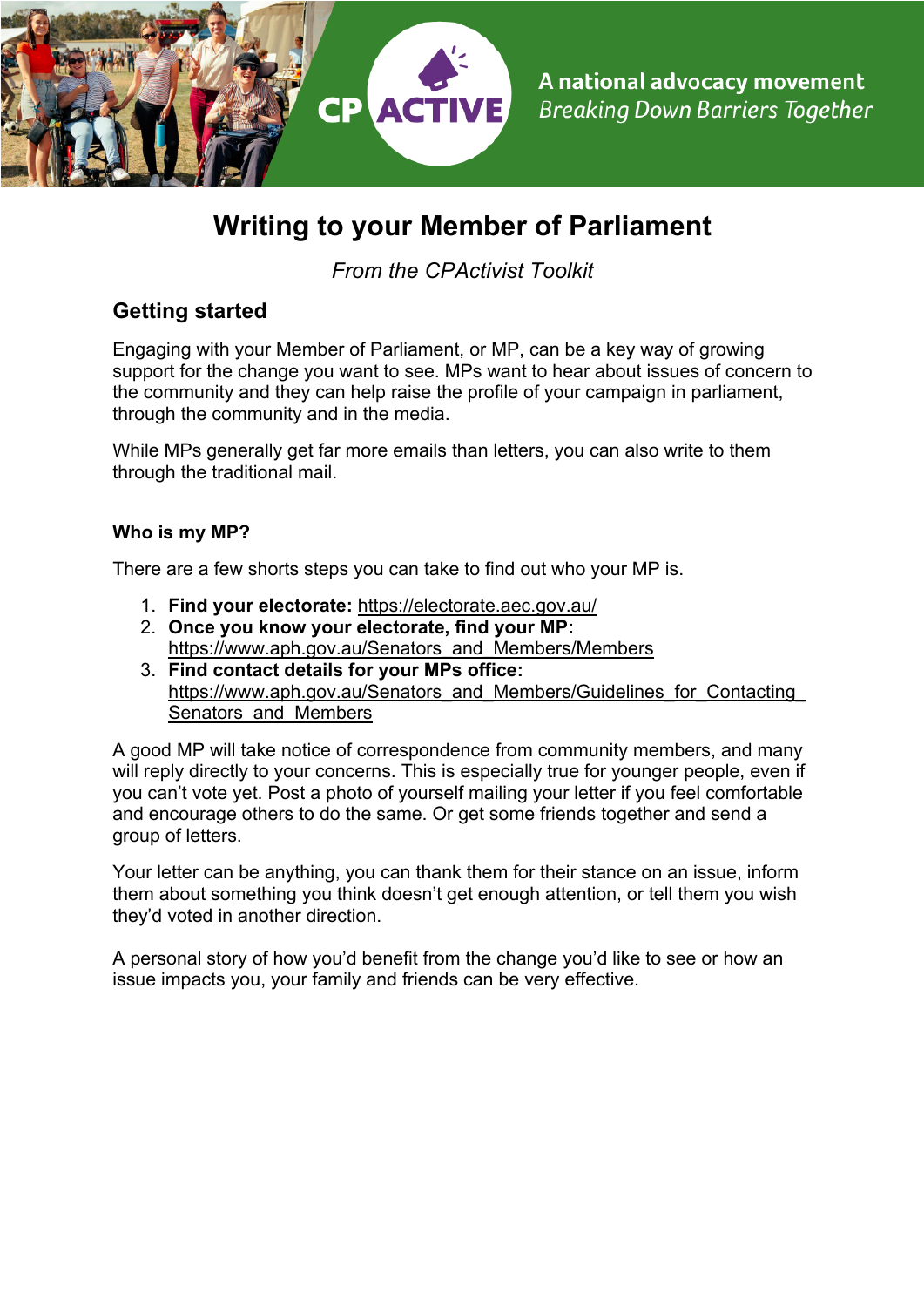

## **Things to keep in mind**

**Keep it short:** MPs get a lot of letters and they're not going to read an essay, so keep it 1-2 pages max!

**Be polite:** MPs aren't going to respond to someone rude, they're not going to want to start an email war and you're not going to get your way by insulting them.

MPs often have very specific titles, which you can find on the Parliament House website:

https://www.aph.gov.au/Senators\_and\_Members/Parliamentarian\_Search\_Results? q=&mem=1&par=-1&gen=0&ps=0

**Make it personal:** Share your story – why are you interested, how will this change benefit you or your friends and family, what have you been doing to help bring about change.

**Be specific:** MPs can't make an action if you can't give them an action to take. If you want something, ask for it.

## **Writing your letter**

#### **Introduce yourself and your issue.**

State your name, where you live (preferably their electorate).

If you are writing about an issue personal to you list that as part of your introduction, for example if you are a person with disability writing about DIS funding, say so.

Start your issue briefly, one to two sentences max. You can expand on this later.

Add any connections you have to the community, if you work locally, go to school, are a member of a club. Also list any previous interactions with the MP, if you've volunteered for them say so, if you've met before them mention it briefly.

#### **Expand on the issue**

Keep the letter short but state your issue in a short paragraph so the MP knows which side you land on.

If you are sending a topical issue or using a prewritten letter, try to personalise it, especially if you want a reply.

Make sure the letter has statistics or facts if you know them or include excerpts from a recent news article. Find a local connection to this issue to highlight and make it more personal.